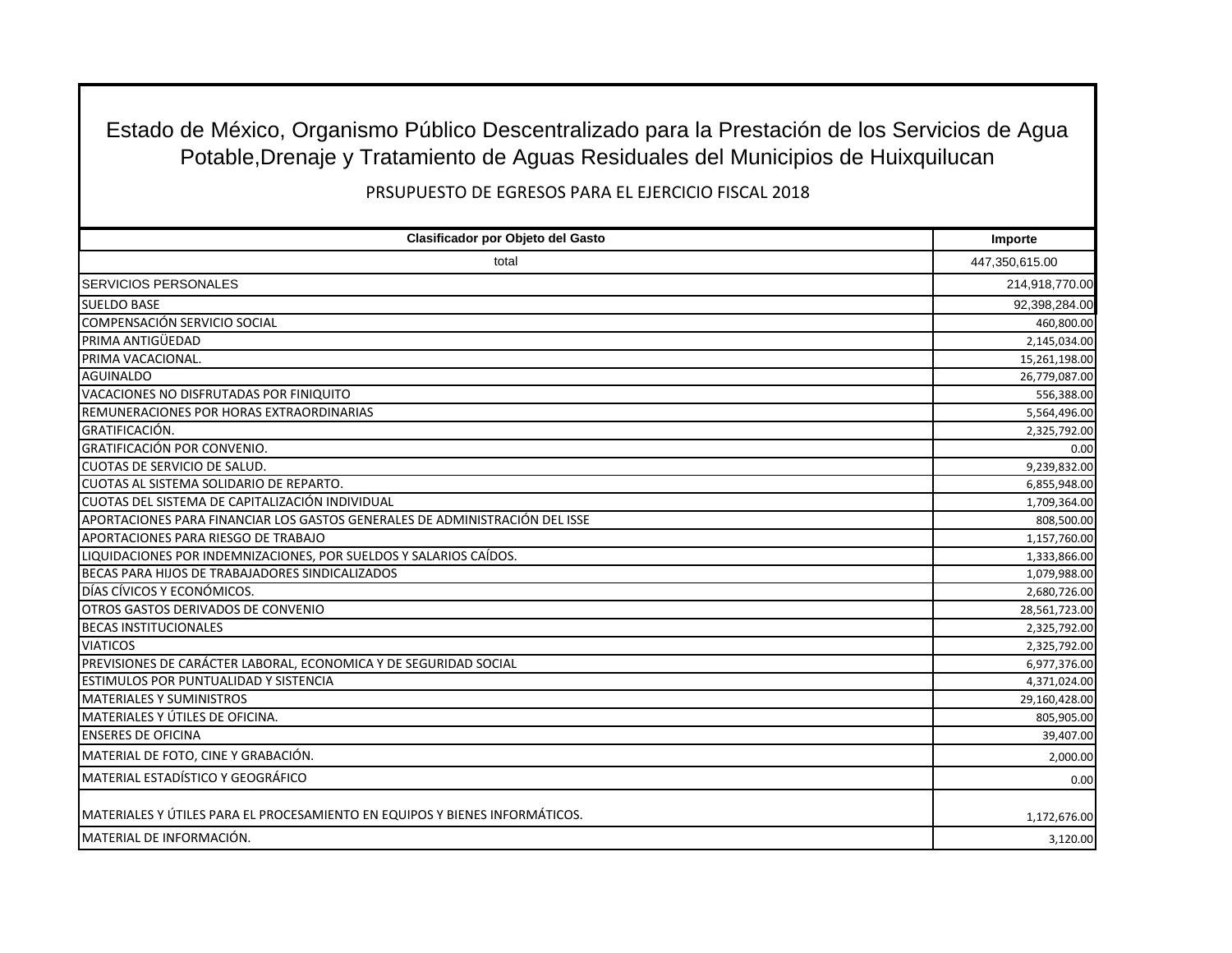| MATERIAL Y ENSERES DE LIMPIEZA.                                           | 190,340.00    |
|---------------------------------------------------------------------------|---------------|
| MATERIAL DIDÁCTICO.                                                       | 41,613.00     |
| MATERIAL PARA IDENTIFICACIÓN Y REGISTRO.                                  | 36,951.00     |
| PRODUCTOS ALIMENTICIOS PARA PERSONAS                                      | 4,288,947.00  |
| UTENSILIOS PARA EL SERVICIO DE ALIMENTACIÓN.                              | 15,000.00     |
| <b>MADERA Y PRODUCTOS DE MADERA</b>                                       | 3,500.00      |
| VIDRIO Y PRODUCTOS DE VIDRIO                                              | 3,000.00      |
| MATERIAL ELÉCTRICO Y ELECTRÓNICO.                                         | 154,370.00    |
| ARTÍCULOS METÁLICOS PARA LA CONSTRUCCIÓN.                                 | 11,017.00     |
| <b>MATERIALES COMPLEMENTARIOS.</b>                                        | 2,128.00      |
| MATERIAL DE SEÑALIZACIÓN.                                                 | 47,118.00     |
| MATERIALES DE CONSTRUCCIÓN.                                               | 419,076.00    |
| ESTRUCTURAS Y MANUFACTURAS PARA TODO TIPO DE CONSTRUCCIÓN.                | 82,179.00     |
| <b>SUSTANCIAS QUIMICAS</b>                                                | 32,100.00     |
| MEDICINAS Y PRODUCTOS FARMACEUTICOS                                       | 12,086.00     |
| MATERIALES, ACCESORIOS Y SUMINISTROS MEDICOS                              | 1,000.00      |
| MATERIALES, ACCESORIOS Y SUMINISTROS DE LABORATORIO                       | 49,931.00     |
| FIBRAS SINTETICAS, HULES, PLASTICOS Y DERIVADOS                           | 55,863.00     |
| <b>OTROS PRODUCTOS QUIMICOS</b>                                           | 52,728.00     |
| COMBUSTIBLES, LUBRICANTES Y ADITIVOS.                                     | 13,405,041.00 |
| <b>VESTUARIO Y UNIFORMES.</b>                                             | 2,652,199.00  |
| PRENDAS DE SEGURIDAD Y PROTECCIÓN PERSONAL.                               | 521,623.00    |
| <b>ARTICULOS DEPORTIVOS</b>                                               | 0.00          |
| <b>PRODUCTOS TEXTILES</b>                                                 | 20,954.00     |
| REFACCIONES, ACCESORIOS Y HERRAMIENTAS.                                   | 168,034.00    |
| REFACCIONES Y ACCESORIOS MENORES DE EDIFICIOS.                            | 15,368.00     |
| REFACCIONES Y ACCESORIOS MENORES DE MOBILIARIO Y EQUIPO DE ADMINISTRACIÓN | 2,000.00      |
| REFACCIONES Y ACCESORIOS MENORES PARA EQUIPO DE COMPUTO                   | 77,703.00     |
| REFACCIONES Y ACCESORIOS MENORES DE EQUIPO E INSTRUMENTAL MEDICO Y DE     |               |
| <b>LABOR</b>                                                              | 24,456.00     |
| REFACCIONES Y ACCESORIOS MENORES PARA EQUIPO DE TRANSPORTE.               | 775,425.00    |
| ARTÍCULOS PARA LA EXTINCIÓN DE INCENDIOS.                                 | 5,000.00      |
| REFACCIONES Y ACCESORIOS MENORES DE MAQUINARIA Y OTROS EQUIPOS            | 58,767.00     |
| <b>MEDIDORES DE AGUA.</b>                                                 | 3,863,014.00  |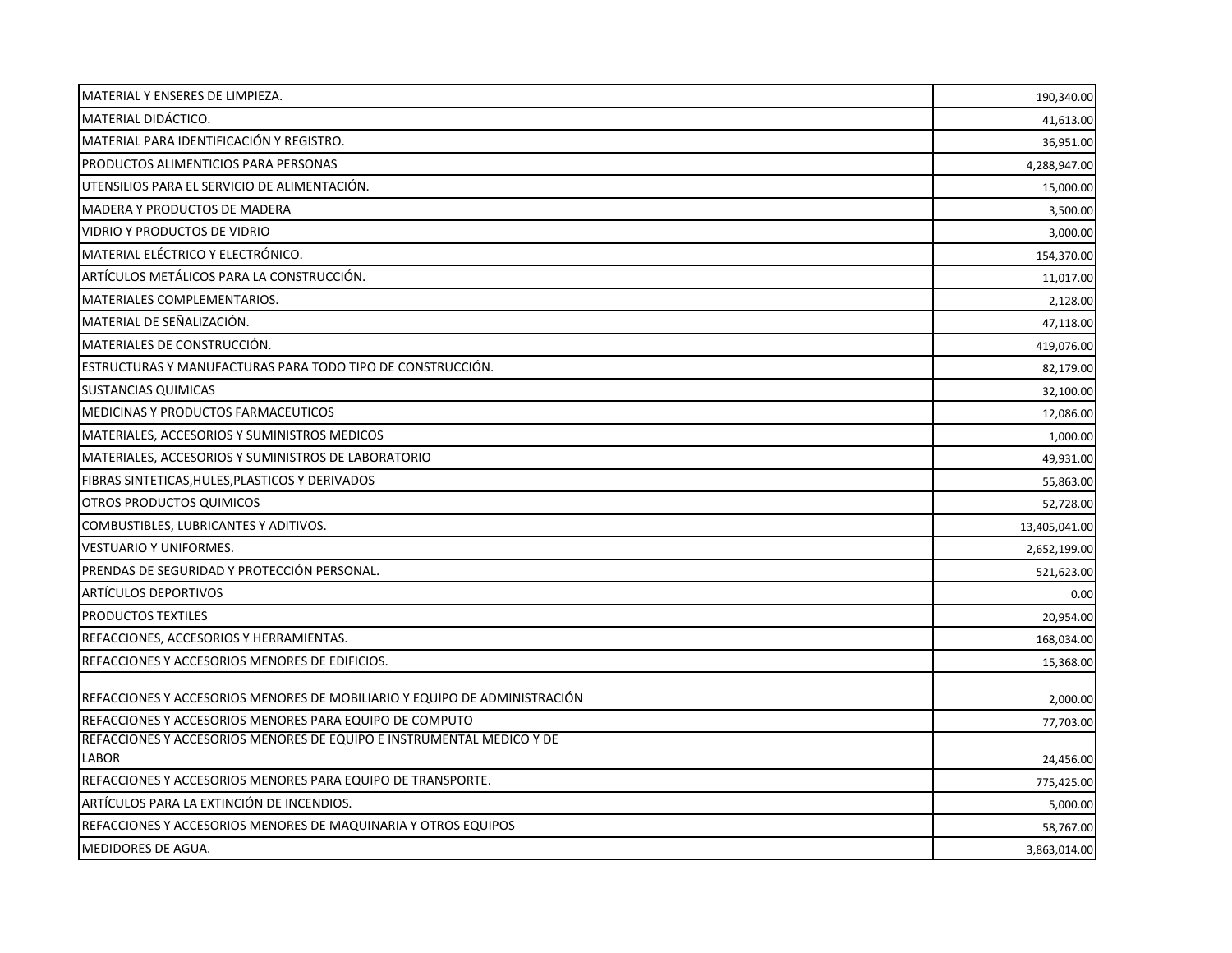| <b>OTROS ENSERES.</b>                                                                                             | 48,789.00     |
|-------------------------------------------------------------------------------------------------------------------|---------------|
| SERVICIOS GENERALES                                                                                               | 91,145,321.00 |
| SERVICIO DE ENERGÍA ELÉCTRICA.                                                                                    | 27,039,049.00 |
| SERVICIO DE AGUA                                                                                                  | 8,442,343.00  |
| SERVICIO DE CLORACIÓN DE AGUA.                                                                                    | 0.00          |
| SERVICIO DE TELEFONÍA CONVENCIONAL                                                                                | 734,334.00    |
| SERVICIOS DE RADIOLOCALIZACIÓN Y TELECOMUNICACIÓN.                                                                | 303,069.00    |
| SERVICIOS DE ACCESO A INTERNET                                                                                    |               |
| ARRENDAMIENTO DE EDIFICIOS Y LOCALES.                                                                             | 2,704,425.00  |
| ARRENDAMIENTO DE EQUIPO Y BIENES INFORMÁTICOS.                                                                    | 512,067.00    |
| ARRENDAMIENTO DE VEHÍCULOS.                                                                                       | 12,618,925.00 |
| ARRENDAMIENTO DE MAQUINARIA Y EQUIPO.                                                                             | 2,024,029.00  |
| ARRENDAMIENTO DE ACTIVOS INTANGIBLES                                                                              | 0.00          |
| ASESORÍAS ASOCIADAS A CONVENIOS O ACUERDOS.                                                                       | 1,544,989.00  |
| SERVICIOS ESTADÍSTICOS Y GEOGRÁFICOS.                                                                             | 0.00          |
| SERVICIOS INFORMÁTICOS.                                                                                           | 3,161,970.00  |
| CAPACITACIÓN                                                                                                      | 27,369.00     |
| SERVICIO DE APOYO ADMINISTRATIVO Y FOTOCOPIADO                                                                    | 1,500.00      |
| IMPRESIONES DE DOCUMENTOS OFICIALES PARA LA PRESTACIÓN DE SERVICIOS                                               |               |
| PÚBLICOS, IDENTIFICACIÓN, FORMATOS ADMINISTRATIVOS Y FISCALES, FORMAS                                             |               |
| VALORADAS, CERTIFICADOS Y TÍTULOS.                                                                                | 623,681.00    |
| SERVICIOS DE IMPRESIÓN DE DOCUMENTOS OFICIALES                                                                    | 44,800.00     |
| SERVICIOS PROFESIONALES.                                                                                          | 368,069.00    |
| SERVICIOS BANCARIOS Y FINANCIEROS.                                                                                | 2,144,293.00  |
| SERVICIOS DE COBRANZA, INVESTIGACIÓN CREDITICIA Y SIMILAR                                                         | 1,979,125.00  |
| <b>SEGUROS Y FIANZAS</b>                                                                                          | 817,145.00    |
| <b>FLETES Y MANIOBRAS</b>                                                                                         | 31,995.00     |
| REPARACIÓN Y MANTENIMIENTO DE INMUEBLES                                                                           | 437,962.00    |
| ADAPTACIÓN DE LOCALES, ALMACENES, BODEGAS Y EDIFICIOS                                                             | 419.684.00    |
| REPARACIÓN, MANTENIMIENTO E INSTALACIÓN DE MOBILIARIO Y EQUIPO DE OFICINA                                         | 14,000.00     |
| REPARACIÓN, INSTALACIÓN Y MANTENIMIENTO DE BIENES INFORMÁTICOS,<br>MICROFILMACIÓN Y TECNOLOGÍAS DE LA INFORMACIÓN |               |
|                                                                                                                   | 56,953.00     |
| REPARACIÓN Y MANTENIMIENTO DE VEHÍCULOS TERRESTRES, AÉREOS Y LACUSTRES.                                           | 10,424,772.00 |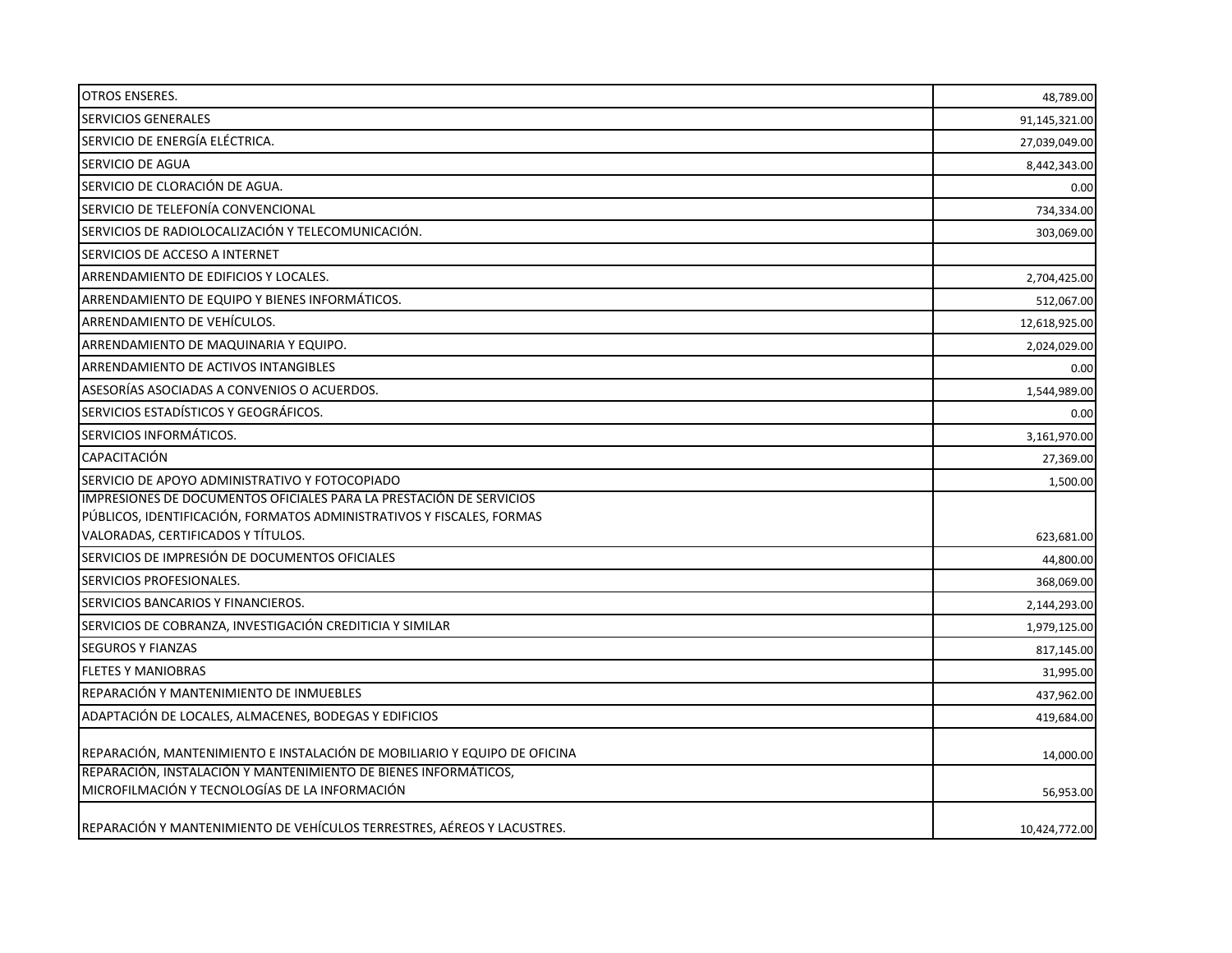| REPARACIÓN, INSTALACIÓN Y MANTENIMIENTO DE MAQUINARIA, EQUIPO INDUSTRIAL Y |               |
|----------------------------------------------------------------------------|---------------|
| <b>DIVERSO</b>                                                             | 2,274,642.00  |
| SERVICIOS DE LAVANDERÍA, LIMPIEZA E HIGIENE                                | 0.00          |
| SERVICIOS DE FUMIGACIÓN                                                    | 5,000.00      |
| <b>GASTOS DE PUBLICIDAD Y PROPAGANDA</b>                                   | 2,170,774.00  |
| PUBLICACIONES OFICIALES Y DE INFORMACIÓN EN GENERAL PARA DIFUSIÓN.         | 158,753.00    |
| GASTOS DE PUBLICIDAD EN MATERIA COMERCIAL                                  | 0.00          |
| SERVICIOS DE CREATIVIDAD, REPRODUCCIÓN Y PRODUCCIÓN DE PUBLICIDAD          | 0.00          |
| TRANSPORTACIÓN AEREA                                                       | 0.00          |
| <b>GASTOS DE CEREMONIAL</b>                                                | 0.00          |
| GASTOS DE CEREMONIAS OFICIALES Y DE ORDEN SOCIAL.                          | 147,471.00    |
| ESPECTÁCULOS CÍVICOS Y CULTURALES.                                         | 435,490.00    |
| OTROS IMPUESTOS Y DERECHOS                                                 | 4,900,514.00  |
| IMPUESTO SOBRE EROGACIONES POR REMUNERACIONES AL TRABAJO PERSONAL          | 3,828,419.00  |
| <b>CUOTAS Y SUSCRIPCIONES</b>                                              | 12,994.00     |
| <b>GASTOS DE SERVICIOS MENORES</b>                                         | 734,716.00    |
| TRANFERENCIAS, ASIGNACIONES, SUBSIDIOS Y OTRAS AYUDAS                      | 22,453,991.00 |
| <b>SUBSIDIOS POR CARGA FISCAL</b>                                          | 22,453,991.00 |
| DEVOLUCIÓN DE INGRESOS INDEVIDOS                                           | 0.00          |
| REPARACIÓN DE DAÑOS A TERCEROS                                             | 0.00          |
| BIENES MUEBLES, INMUEBLES E INTANGIBLES                                    | 3,251,418.00  |
| <b>MUEBLES Y ENSERES</b>                                                   | 10,000.00     |
| <b>BIENES INFORMÁTICOS</b>                                                 | 365,126.00    |
| <b>OTROS BIENES MUEBLES</b>                                                | 21,961.00     |
| OTROS EQUIPOS ELECTRICOS Y ELECTRONICOS DE OFICINA                         | 0.00          |
| OTRO EQUIPO EDICACIONAL Y RECREATIVO                                       | 101,864.00    |
| INSTRUMENTAL MEDICO Y DE LABORATORIO                                       | 0.00          |
| EQUPOS Y APARATOS AUDIOVISUALES                                            | 0.00          |
| EQUIPO DE FOTO, CINE Y GRABACIÓN                                           | 5,736.00      |
| VEHÍCULOS Y EQUIPO DE TRANSPORTE TERRESTRE                                 | 2,093,583.00  |
| MAQUINARIA Y EQUIPO INDUSTRIAL                                             | 67,613.00     |
| SISTEMAS DE AIRE ACONDICIONADO, CALEFACCIÓN Y DE REFRIGERACIÓN INDUSTRIAL. | 22,962.00     |